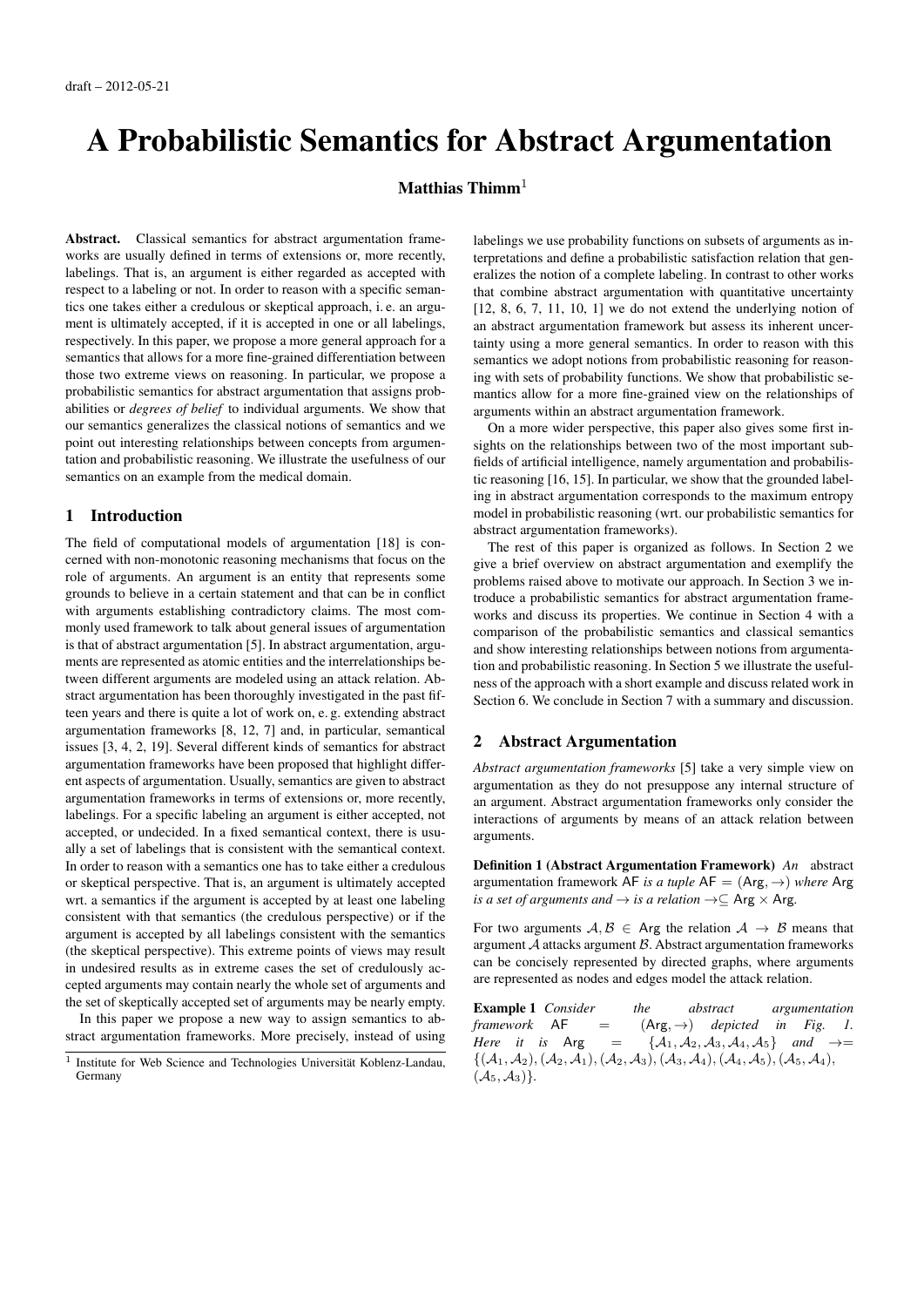

Figure 1. A simple argumentation framework

Semantics are usually given to abstract argumentation frameworks by means of extensions [5] or labelings [19]. An *extension* E of an argumentation framework  $AF = (Arg, \rightarrow)$  is a set of arguments  $E \subseteq Arg$ that gives some coherent view on the argumentation underlying AF. A labeling L is a function  $L : \mathsf{Arg} \to \{\text{in}, \text{out}, \text{undec}\}\$ that assigns to each argument  $A \in \text{Arg}$  either the value in, meaning that the argument is accepted, out, meaning that the argument is not accepted, or undec, meaning that the status of the argument is undecided. Let  $\text{in}(L) = \{A \mid L(A) = \text{in}\}\$ and out $(L)$  resp. undec $(L)$  be defined analogously. As extensions can be characterized by the arguments that labeled in in some labeling, we restrain our attention to labelings henceforth. In order to distinguish extension- and labeling-based semantics to the probabilistic semantics in the next section we denote the former *classical semantics*.

In the literature [5, 4] a wide variety of different types of classical semantics has been proposed. Arguably, the most important property of a semantics is its admissibility. A labeling L is called *admissible* if and only if for all arguments  $A \in \mathsf{Arg}$ 

- 1. if  $L(\mathcal{A}) =$  out then there is  $\mathcal{B} \in \mathsf{Arg}$  with  $L(\mathcal{B}) =$  in and  $\mathcal{B} \rightarrow$ A, and
- 2. if  $L(\mathcal{A}) = \text{in}$  then  $L(\mathcal{B}) = \text{out}$  for all  $\mathcal{B} \in \mathsf{Arg}$  with  $\mathcal{B} \to \mathcal{A}$ ,

and it is called *complete* if, additionally, it satisfies

3. if  $L(\mathcal{A}) =$  undec then there is no  $\mathcal{B} \in \mathsf{Arg}$  with  $\mathcal{B} \to \mathcal{A}$  and  $L(\mathcal{B}) = \text{in}$  and there is a  $\mathcal{B}' \in \text{Arg with } \mathcal{B}' \to \mathcal{A}$  and  $L(\mathcal{B}') \neq$ out.

The intuition behind admissibility is that an argument can only be accepted if there are no attackers that are accepted and if an argument is not accepted then there has to be some reasonable grounds. The idea behind the completeness property is that the status of argument is only undec if it cannot be classified as in or out. Different types of classical semantics can be phrased by imposing further constraints.

Definition 2 *Let* AF = (Arg, →) *be an abstract argumentation framework and*  $L : \text{Arg} \to \{\text{in}, \text{out}, \text{undec}\}\$ a complete labeling.

- L *is* grounded *if and only if* in(L) *is minimal.*
- L *is* preferred *if and only if* in(L) *is maximal.*
- *L is* stable *if and only if*  $\text{undec}(L) = \emptyset$ *.*
- L *is* semi-stable *if and only if* undec(L) *is minimal.*

*All statements on minimality/maximality are meant to be with respect to set inclusion.*

Note that a grounded labeling is uniquely determined and always exists [5]. Besides the above mentioned types of classical semantics there are a lot of further proposals such as *CF2 semantics* [3]. However, in this paper we focus on complete, grounded, preferred, stable, and semi-stable semantics.

Example 2 *We continue Ex. 1. Consider the labeling* L *defined via*

$$
L(A_1) = \text{in}
$$
  $L(A_2) = \text{out}$   $L(A_3) = \text{out}$   
 $L(A_4) = \text{out}$   $L(A_5) = \text{in}$ 

*Clearly,* L *is an admissible labeling as it satisfies properties 1.) and 2.) from above. Additionally, it is complete and also preferred, stable, and semi-stable. Furthermore, consider the labeling* L 0 *defined via*

$$
L'(\mathcal{A}_1) = \text{out}
$$
  $L'(\mathcal{A}_2) = \text{in}$   $L'(\mathcal{A}_3) = \text{out}$   
 $L'(\mathcal{A}_4) = \text{in}$   $L'(\mathcal{A}_5) = \text{out}$ 

The labeling L' is also admissible, complete, preferred, stable, and *semi-stable. Note, that the grounded labeling* L<sup>g</sup> *is defined via*  $L_g(\mathcal{A}_1) = L_g(\mathcal{A}_2) = L_g(\mathcal{A}_3) = L_g(\mathcal{A}_4) = L_g(\mathcal{A}_5) = \text{undec.}$ 

As one can see in the above example, most semantics are *multiextension* semantics. That is, there is not always a unique labeling induced by the semantics. In order to reason with multi-extension semantics, usually, one takes either a credulous or skeptical perspective. That is, an argument A is *credulously inferred* with semantics  $S \in \{\text{complete}, \text{ preferred}, \text{stable}, \text{semi-stable}\}\$ if there is a  $S$ labeling L with  $L(\mathcal{A}) = \text{in. An argument } \mathcal{A}$  is *skeptically inferred* with semantics S if for all S-labelings L it holds that  $L(\mathcal{A}) = \text{in}$ . Taking either a credulous or skeptical perspective is a crucial choice as the set of inferred arguments might change drastically.

Example 3 We continue Ex. 2. Besides L and L' there is also another labeling L" that is admissible, complete, preferred, stable, and *semi-stable:*

$$
L''(\mathcal{A}_1) = \text{out} \qquad L''(\mathcal{A}_2) = \text{in} \qquad L''(\mathcal{A}_3) = \text{out}
$$
  

$$
L''(\mathcal{A}_4) = \text{out} \qquad L''(\mathcal{A}_5) = \text{in}
$$

*With respect to complete, preferred, stable, and semi-stable semantics, it follows that no argument is skeptically inferred and all arguments but* A<sup>3</sup> *are credulously inferred.*

The example above shows that the difference of skeptical and credulous inference may be huge. Consequently, it is hard to assess the quality or strength of argument in an argumentation framework if only those types of inference are considered, cf. [13]. Imagine that the arguments in Ex. 1 are interpreted within a decision-support system in the medical domain. That is, the arguments  $A_1, \ldots, A_5$  represent different drugs for a specific disease and an attack means a negative "influence" of one drug to another. In this system, a decision comprises a set of drugs that are used for treatment and the question is how to select this set? With credulous semantics the recommendation is to administer almost all drugs and with skeptical semantics the recommendation is to administer no drug. None of these recommendations seem appropriate in the example. In particular, administering no drug at all may not be possible as some action may be required to be performed. Another possible way to select the set of drugs is to select the drugs from one specific labeling. But then the question arises which labeling to chose?

#### 3 Probabilistic Semantics

In order to get a more fine-grained view on the status of arguments we propose a new semantics that generalizes classical semantics and is based on a probabilistic interpretation of arguments. For that, we need some further notation. Let  $2^{\mathcal{X}}$  denote the power set of a set  $\mathcal{X}$ .

Definition 3 *Let* X *be some finite set. A* probability function P *on*  $\mathcal X$  *is a function*  $P: 2^{\mathcal X} \to [0, 1]$  *that satisfies* 

*I.* 
$$
P(X) = 1
$$
 and  
2.  $P(X_1 \cup X_2) = P(X_1) + P(X_2)$  for  $X_1, X_2 \subseteq \mathcal{X}, X_1 \cap X_2 = \emptyset$ .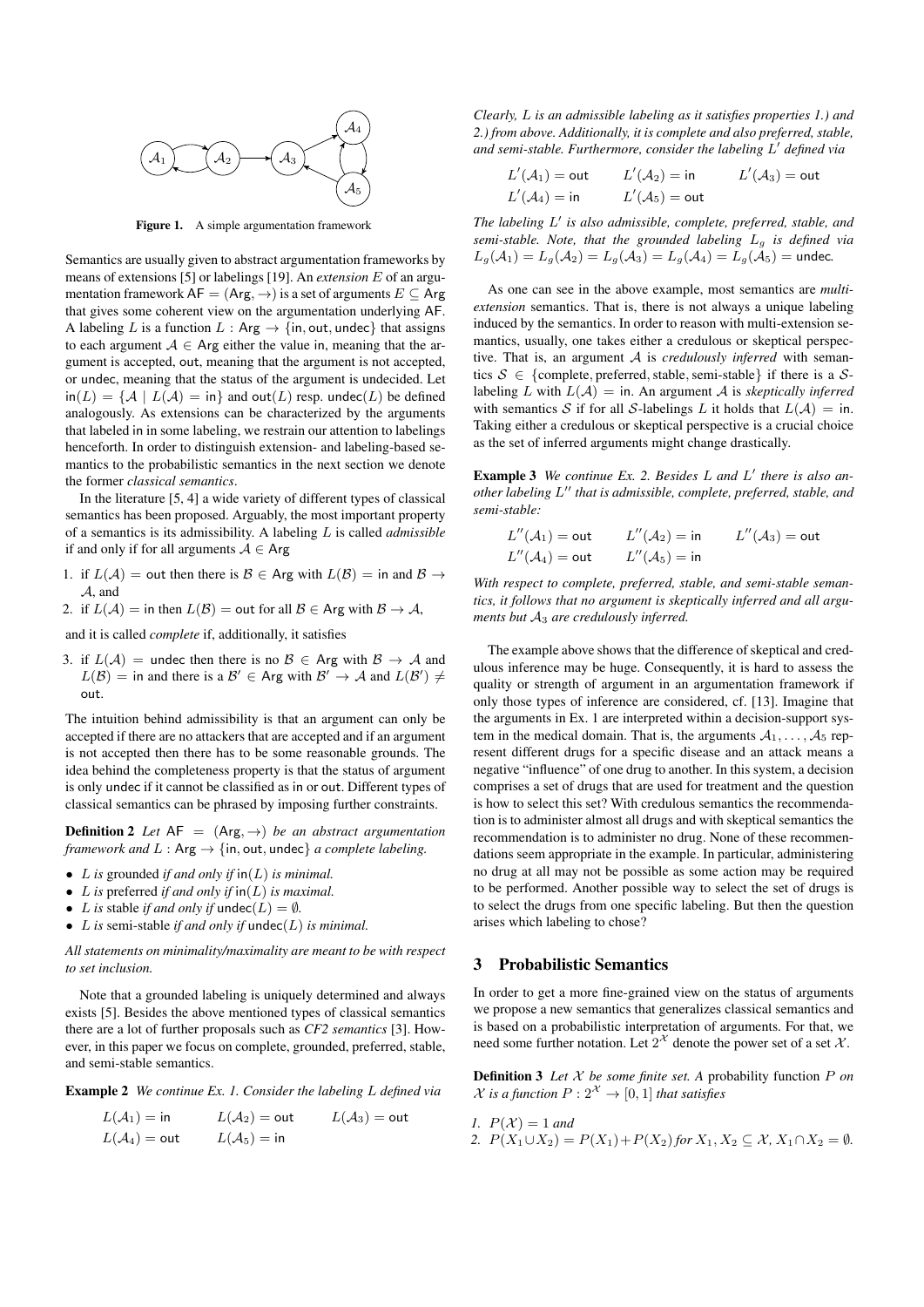For  $x \in \mathcal{X}$  we write  $P(x)$  instead of  $P({x})$ . Here, a probability function is a function on the set of subsets of some (finite) set with two characteristic properties. First, the function must be *normalized*, i. e., the whole set must have probability one (property 1 above). Second, the probability of the union of two disjoint set is the sum of the probabilities of each set (property 2 above). These two properties are also called the *Kolmogorov properties of probability* [9]. The following observation is easy to see and the proof can be found e. g. in [15].

**Proposition 1** *For*  $X \subseteq \mathcal{X}$  *and a probability function P on*  $\mathcal{X}$  *it holds*

$$
P(X) = \sum_{x \in X} P(x)
$$

Due to the above proposition a probability function can be defined just by defining the probabilities for each  $x \in \mathcal{X}$ .

A probability function is usually used to model statistical events. Then  $X$  is the set of all possible atomic events and subset X of X represents the disjunction of the events in X. Given that  $\mathcal X$  contains all possible events, property 1 above says that one event has to occur and property 2 states that atomic events are mutually exclusive.

In this paper, we use another interpretation for probability, that of *subjective probability* [15]. There, a probability  $P(X)$  for some  $X \subseteq \mathcal{X}$  denotes the *degree of belief* we put into X. Then a probability function  $P$  can be seen as an epistemic state of some agent that has uncertain beliefs with respect to  $X$ . In probabilistic reasoning [16, 15], this interpretation of probability is widely used to model uncertain knowledge representation and reasoning.

In the following, we consider probability functions on sets of arguments of an abstract argumentation frameworks. Let  $AF = (Arg, \rightarrow)$ be some fixed abstract argumentation framework and let  $\mathcal{E} = 2^{Arg}$  be the set of all sets of arguments. Let now  $\mathcal{P}_{AF}$  be the set of probability functions of the form  $P: 2^{\mathcal{E}} \rightarrow [0, 1]$ . A probability function  $P \in \mathcal{P}_{AF}$  assigns to each set of possible extensions of AF a probability, i.e.,  $P(e)$  for  $e \in \mathcal{E}$  is the probability that e is an extension and  $P(E)$  for  $E \subseteq \mathcal{E}$  is the probability that any of the sets in  $E$  is an extension. In particular, note the difference between e.g.  $P({\mathcal{A}, \mathcal{B}}) = P({\mathcal{A}, \mathcal{B}})$  and  $P({\mathcal{A}, \mathcal{B}})$  for arguments  $A, B$ . While the former denotes the probability that  $\{A, B\}$  is an extension the latter denotes the probability that  $\{A\}$  or  $\{B\}$  is an extension. In general, it holds  $P({A, B}) \neq P({ {\A}, \{B\}}).$ 

For  $P \in \mathcal{P}_{AF}$  and  $\mathcal{A} \in \text{Arg}$  we abbreviate

$$
P(\mathcal{A}) = \sum_{\mathcal{A} \in e \subseteq \text{Arg}} P(e) \quad .
$$

Given some probability function P, the probability  $P(A)$  represents the degree of belief that  $A$  is in an extension (according to  $P$ ), i.e.,  $P(A)$  is the sum of the probabilities of all possible extensions that contain  $A$ . The set  $\mathcal{P}_{AF}$  contains all possible views one can take on the arguments of an abstract argumentation framework AF.

**Example 4** *We continue Ex. 1. Consider the function*  $P \in \mathcal{P}_{AF}$ *defined via*  $P({A_1, A_3, A_5}) = 0.3$ ,  $P({A_1, A_4}) = 0.45$ ,  $P({A_5, A_2}) = 0.1$ ,  $P({A_2, A_4}) = 0.15$ , and  $P(e) = 0$  for *all remaining*  $e \in \mathcal{E}$ *. Due to Prop. 1 the function P is well-defined as e. g.*

$$
P(\{\{\mathcal{A}_5, \mathcal{A}_2\}, \{\mathcal{A}_2, \mathcal{A}_4\}, \{\mathcal{A}_3\}\})
$$
  
=  $P(\{\mathcal{A}_5, \mathcal{A}_2\}) + P(\{\mathcal{A}_2, \mathcal{A}_4\}) + P(\{\mathcal{A}_3\})$   
= 0.1 + 0.15 + 0 = 0.25

*Therefore,* P *is a probability function according to Def. 3. According to P* the probabilities of each argument of AF compute to  $P(A_1)$  =

0.75*,*  $P(A_2) = 0.25$ ,  $P(A_3) = 0.3$ ,  $P(A_4) = 0.6$ *, and*  $P(A_5) =$ 0.4*.*

In the following, we are only interested in those probability functions of  $\mathcal{P}_{AF}$  that agree with our intuition on the interrelationships of arguments and attack. For example, if an argument  $A$  is not attacked we should completely believe in its validity if no further information is available. We propose the following notion of *justifiability* to describe this intuition.

**Definition 4** *A probability function*  $P \in \mathcal{P}_{AF}$  *is called p*-justfiable *wrt.* AF, denoted by  $P \models_J A$ F, if it satisfies for all  $A \in \text{Arg}$ 

\n- $$
P(\mathcal{A}) \leq 1 - P(\mathcal{B})
$$
 for all  $\mathcal{B}, \in \text{Arg with } \mathcal{B} \to \mathcal{A}$  and
\n- $P(\mathcal{A}) \geq 1 - \sum_{\mathcal{B} \in \mathcal{F}} P(\mathcal{B})$  where  $\mathcal{F} = \{\mathcal{B} \mid \mathcal{B} \to \mathcal{A}\}$ .
\n

Let  $\mathcal{P}_{\mathsf{AF}}^J$  be the set of all p-justifiable probability functions wrt. AF.

The notion of  $p$ -justifiability generalizes the concept of complete semantics to the probabilistic setting. Property 1.) says that the degree of belief we assign to an argument  $A$  is bounded from above by the inverse degrees of belief we put into the attackers of  $A$ . As a special case, note that if we completely believe in an attacker of  $A$ , i.e.  $P(\mathcal{B}) = 1$  for some  $\mathcal{B}$  with  $\mathcal{B} \to \mathcal{A}$ , then it follows  $P(\mathcal{A}) = 0$ . This corresponds to property 1.) of a complete labeling, see Section 2. Property 2.) of Def. 4 says that the degree of belief we assign to an argument  $A$  is bounded from below by the inverse of the sum of the degrees of belief we we put into the attacks of  $A$ . As a special case, note that if we completely disbelieve in all attackers of  $A$ , i.e.  $P(\mathcal{B}) = 0$  for all  $\mathcal{B}$  with  $\mathcal{B} \to \mathcal{A}$ , then it follows  $P(\mathcal{A}) = 1$ . This corresponds to property 2.) of a complete labeling, see Section 2. The following proposition establishes the probabilistic analogue of the third property of a complete labeling.

**Proposition 2** *Let* P *be p*-justifiable and  $A \in \text{Arg}$ . If  $P(A) \in$ (0, 1) *then*

- *1. there is no*  $B \in \text{Arg with } B \to A$  *and*  $P(B) = 1$  *and*
- 2. *there is a*  $\mathcal{B}' \in \text{Arg with } \mathcal{B}' \to \mathcal{A}$  *and*  $P(\mathcal{B}') > 0$ *.*

Before we investigate the relationships between our probabilistic semantics and classical argumentation semantics in more depth we analyze the properties of probabilistic semantics by itself.

Example 5 *We continue Ex. 4. There, the probability function* P *is p*-justifiable wrt. AF as e.g.  $P(A_1) \leq 1 - P(A_2)$  and  $P(A_4) \geq$  $1 - P(\mathcal{A}_3) - P(\mathcal{A}_5)$ .

The set of  $p$ -justifiable probability functions contains all probability functions that agree with our intuition of argumentation. This set has some nice properties as shown below.

# **Proposition 3** *The set*  $\mathcal{P}_{AF}^{J}$  *is non-empty and convex.*

The above proposition states that for every argumentation framework AF there is a *p*-justifiable probability function  $P$  wrt. AF. Furthermore, the set of  $p$ -justifiable probability functions is closed wrt. to convex combination. That is, given two  $p$ -justifiable probability function  $P_1$ ,  $P_2$  and some  $\delta \in [0,1]$  it follows that  $P_3$  defined via  $P_3(e) = \delta P_1(e) + (1 - \delta)P_2(e)$  for each  $e \in \mathcal{E}$  is also *p*-justifiable. In order to reason with a set of probability functions one can use

*model-based inductive reasoning* techniques [15], i. e., instead of reasoning with the complete set one selects some appropriate representative and performs reasoning solely based on this representative. A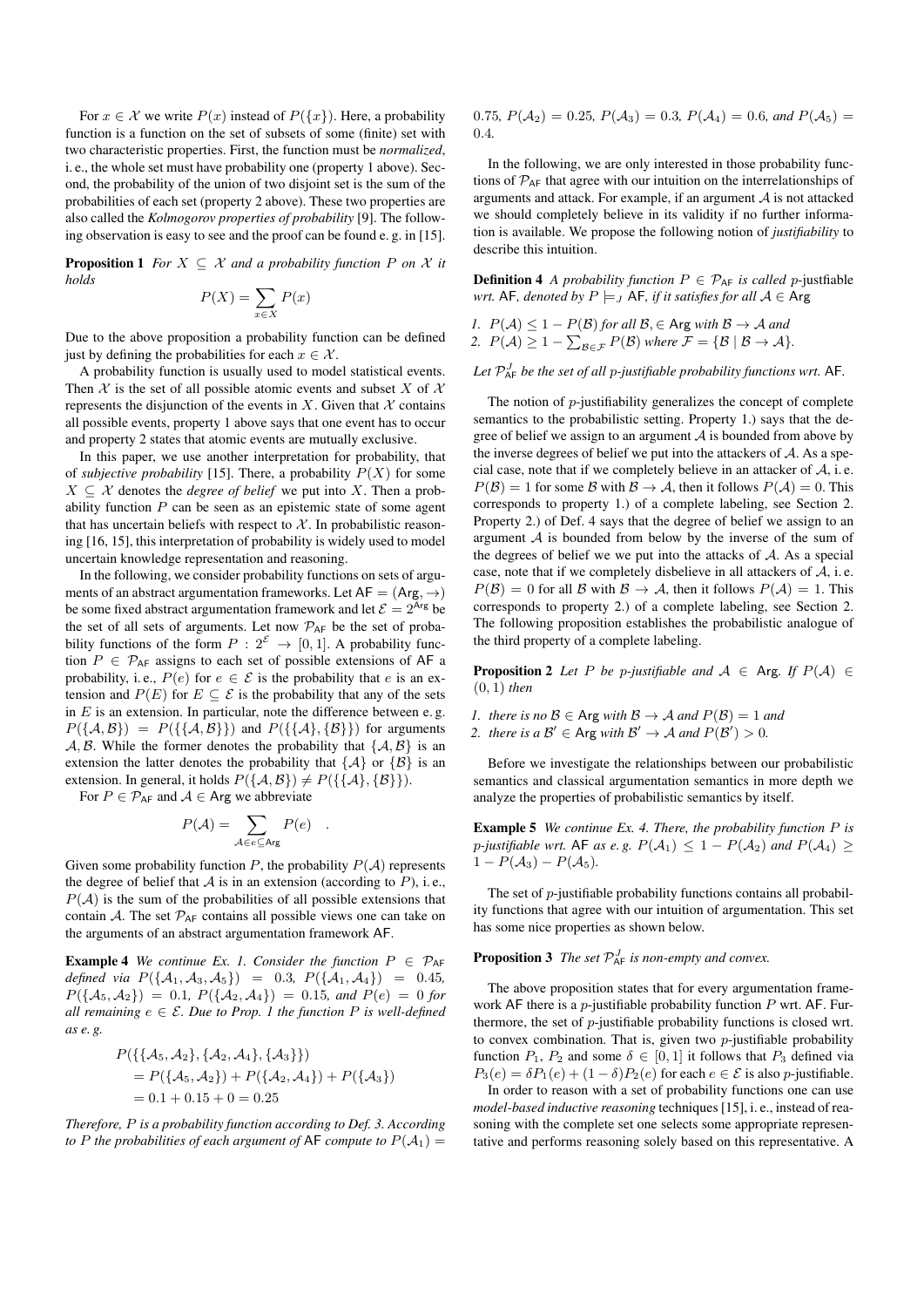very important approach for that is reasoning based on the *principle of maximum entropy* [15]. For a probability function  $P \in \mathcal{P}_{AF}$  the *entropy*  $H(P)$  of P is defined as  $H(P) = -\sum_{e \in \mathcal{E}} P(e) \log P(e)$ with  $0 \log 0 = 0$ . The entropy measures the amount of indeterminateness of a probability function  $P$ . A probability function  $P_1$  that describes absolute certain knowledge, i.e.  $P_1(e) = 1$  for some  $e \in \mathcal{E}$ and  $P_1(e') = 0$  for every other  $e' \in \mathcal{E}$ , yields minimal entropy  $H(P_1) = 0$ . The uniform probability function  $P_0$  with  $P_0(e) = 1/|\varepsilon|$ for every  $e \in \mathcal{E}$  yields maximal entropy  $H(P_0) = -\log 1/|\mathcal{E}|$ .

**Definition 5** *Let*  $P \subseteq P_{\text{AF}}$  *be a set of probability functions.* 

- $P^* \in \mathcal{P}$  *is a* maximum entropy model *of*  $\mathcal{P}$  *if*  $H(P^*)$  *is maximal in*  $\{H(P) \mid P \in \mathcal{P}\}\$ *. Let MaxE(P) be the set of all maximum entropy models of* P*.*
- $P^* \in \mathcal{P}$  *is a* minimum entropy model *of*  $\mathcal{P}$  *if*  $H(P^*)$  *is minimal in*  $\{H(P) \mid P \in \mathcal{P}\}\$ *. Let*  $\textsf{MinE}(\mathcal{P})$  *be the set of all minimum entropy models of* P*.*
- $P_c$  *is the centroid of*  $\mathcal P$  *if*

$$
P_c(e) = \frac{\int_{\mathcal{P}} P(e) dP(e)}{\int_{\mathcal{P}} dP(e)} \quad \text{for all } e \in \mathcal{E}.
$$

A maximum entropy model  $P \in \text{MaxE}(\mathcal{P})$  is as unbiased as possible among the probability functions in  $P$ , i. e., it contains as less information as possible. Reasoning based on the principle of maximum entropy is a popular approach in probabilistic reasoning as it satisfies several nice properties [15]. Here, we also consider minimum entropy models as they correspond to stable labelings (see below) and the centroid as further approaches for selecting specific models from a set of probability functions.

**Proposition 4** If  $P$  is a non-empty convex set of probability func*tions then*  $|MaxE(\mathcal{P})| = 1$ , *i.e. a maximum entropy model exists and is uniquely determined.*

For the proof of the above proposition see e. g. [15]. Taking together Propositions 3 and 4 we obtain the following nice observation as a simple corollary.

**Corollary 1** The maximum entropy model  $P^*$  of  $\mathcal{P}_{AF}^J$  exists and is *uniquely determined.*

Note that the centroid  $P_c$  of  $\mathcal{P}_{AF}^{J}$  is, by definition, also uniquely determined<sup>2</sup> but this is, in general, not true for minimum entropy models.

Example 6 *We continue Ex. 4. While both the maximum entropy model*  $P^*$  and the centroid  $P_c$  of  $\mathcal{P}_{\mathsf{AF}}^J$  are uniquely determined there are three minimum entropy models  $P_1^{min}$ ,  $P_2^{min}$ ,  $P_3^{min}$  of  $\mathcal{P}_{\mathsf{AF}}^J$ . The de*grees of beliefs for the arguments of* AF *wrt. those models are given in Table 1, rounded to two decimal places. The maximum entropy*

|                                       |         | P,   | Dmin | r <sub>min</sub> | ∍min<br>↷ |
|---------------------------------------|---------|------|------|------------------|-----------|
|                                       | 0.5     | 0.43 | O    |                  |           |
| $\frac{\mathcal{A}_1}{\mathcal{A}_2}$ | 0.5     | 0.57 |      | O                |           |
| $\mathcal{A}_3$                       | 0.5     | 0.14 |      | 0                | 0         |
|                                       | $0.5\,$ | 0.36 |      | $\theta$         |           |
| $\frac{\mathcal{A}_4}{\mathcal{A}_5}$ | 0.5     | 0.64 | 0    |                  |           |
|                                       |         |      |      |                  |           |

Table 1. Degrees of belief in Ex. 6

<sup>2</sup> As  $\mathcal{P}_{\mathsf{AF}}^J$  is convex it also holds that  $P_c \in \mathcal{P}_{\mathsf{AF}}^J$ .

*model is as unbiased as possible, assigning a degree of belief of* 0.5 *to each argument, whereas the minimum entropy models have maximum information and take extreme values. The centroid*  $P_c$  *reflects the overall situation in* AF*. For example, argument* A<sup>3</sup> *is attacked by two arguments and receives a small degree of belief. Furthermore, both* A<sup>2</sup> *and* A<sup>5</sup> *each attack two other arguments and also defend themselves against attacks, therefore getting a relatively high degree of belief of* 0.57 *and* 0.64*, respectively.*

We take a closer look on the centroid of  $\mathcal{P}_{AF}^J$  in the next section.

#### 4 Comparison with Classical Semantics

In this section, we investigate the relationships between classical semantics and probabilistic semantics in more depth.

A probability function  $P \in \mathcal{P}_{AF}$  is a generalization of a labeling. For an argument  $A \in \text{Arg}$ , the probability  $P(A) = 1$  is equivalent to stating that the argument A is in and the probability  $P(A) = 0$  is equivalent to stating the A is out. A probability  $P(A) \in (0, 1)$  generalizes the status undec while  $P(A) = 0.5$  is the most "unbiased" undec". Labelings can be linked to probability functions as follows. For a labeling  $L$  the *characteristic probability function*  $P_L$  of  $L$  is defined via

1. if undec( $L$ ) =  $\emptyset$ :

$$
P_L(\text{in}(L)) = 1
$$
  
 
$$
P_L(e') = 0 \qquad \text{for all } e' \in \mathcal{E} \setminus \{\text{in}(L)\}\
$$

2. if undec( $L$ )  $\neq \emptyset$ :

$$
P_L(\text{in}(L)) = P_L(\text{in}(L) \cup \text{undec}(L)) = 0.5
$$
  

$$
P_L(e') = 0 \qquad \text{for all } e' \in \mathcal{E} \setminus \{\text{in}(L), \text{in}(L) \cup \text{undec}(L)\}\
$$

Note that  $P_L$  is well-defined due to Prop. 1. It is easy to see, that  $P_L(\mathcal{A}) = 1$  if and only if  $L(\mathcal{A}) = \text{in}$ ,  $P_L(\mathcal{A}) = 0$  if and only if  $L(\mathcal{A}) = \text{out}$ , and  $P_L(\mathcal{A}) = 0.5$  if and only if  $L(\mathcal{A}) = \text{undec}$ . Probability functions P1, P<sup>2</sup> are *argument-equivalent*, denoted by  $P_1 \equiv P_2$ , if and only if  $P_1(\mathcal{A}) = P_2(\mathcal{A})$  for all  $\mathcal{A} \in \mathsf{Arg}$ .

Theorem 1 *Let* AF *be some abstract argumentation framework and let* L *be some labeling.*

- *1. If* L *is complete then* P<sup>L</sup> *is* p*-justifiable.*
- 2. L is grounded if and only if  $P_L \equiv P^*$  for  $\{P^*\} = \text{MaxE}(\mathcal{P}_{\mathsf{AF}}^J)$ .
- *3. If stable labelings exist for*  $AF$  *then*  $L$  *is stable if and only if*  $P_L \in$  $MinE(\mathcal{P}_{AF}^{J})$ .

The above theorem establishes quite interesting relationships between our probabilistic semantics and classical semantics. First, the concept or p-justifiable generalizes complete semantics as every complete labeling induces a p-justifiable probability function. Second, the grounded labeling of an argumentation framework corresponds to the maximum entropy model of all  $p$ -justifiable probability functions (up to argument-equivalence). Third, the set of stable labeling corresponds to the set of minimum entropy models, provided that the former set is non-empty. The final two observations link the information-theoretic concept of entropy to classical argumentation semantics. The maximum entropy model of  $\mathcal{P}_{AF}^{J}$  is the probability function which is as unbiased as possible whereas the grounded labeling is the labeling which is as cautious as possible. Furthermore, a minimum entropy model of  $\mathcal{P}_{AF}^{J}$  is a probability function that maximizes information. Similarly, a stable labeling  $L$  has maximum information as it assigns to each argument either in or out.

Note that the converse of 1.) in Th. 1 does not hold in general.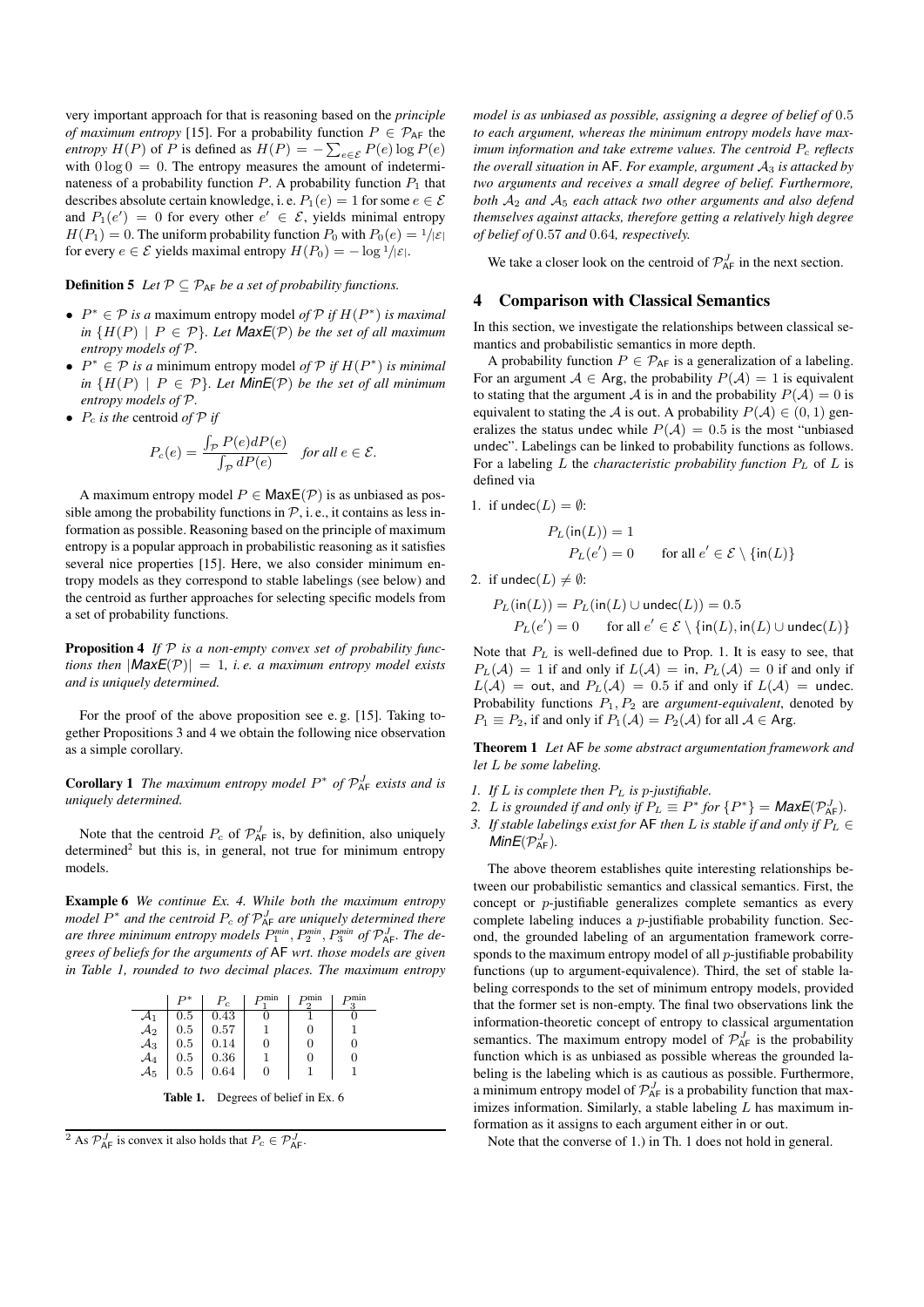Example 7 *Consider the abstract argumentation framework* AF =  $(\text{Arg}, \rightarrow)$  *with*  $\text{Arg} = {\mathcal{A}_1, \mathcal{A}_2, \mathcal{A}_3}$  *and*  $\rightarrow$  *as depicted in Fig. 2.* Let P be a probability function defined as  $P({A_1}) = P({A_2}) =$ 0.5 and  $P(e) = 0$  for all remaining  $e \in \mathcal{E}$ . Hence  $P(\mathcal{A}_1) =$  $P(A_2) = 0.5$  *and*  $P(A_3) = 0$ *. Note that* P *is* p-justifiable wrt. AF. *However, there is no complete labeling L* with  $L(A_1) = L(A_2) =$ undec *and*  $L(A_3) =$  out.



Figure 2. Argumentation framework from Ex. 7

Due to Th. 1 and Ex. 7 we have established that probabilistic semantics is a clear generalization of classical complete semantics. Therefore, we can integrate probabilistic semantics into the hierarchy of classical semantics as depicted in Fig. 3 (an arrow reads "is less general than").



Figure 3. Relationships between semantics

The converse of 3.) in Th. 1 does not hold in general as well as a minimum entropy model even exists if AF has no stable labeling. However, the set  $\textsf{MinE}(\mathcal{P}_{\textsf{AF}}^J)$  can be characterized as follows.

Proposition 5 *Let* AF *be some abstract argumentation framework* and let L be some labeling. Then  $P_L \in \textsf{MinE}(\mathcal{P}_{\mathsf{AF}}^J)$  if and only if undec(L) *is minimal wrt. set cardinality.*

Note that the above proposition does not establish that  $\mathsf{MinE}(\mathcal{P}_{\mathsf{AF}}^{J})$ is equivalent to the set of semi-stable labelings as a semi-stable labeling is characterized by having a minimal undec $(L)$  wrt. set *inclusion*. However, it holds that L is a semi-stable labeling if  $P_L \in$  $\mathsf{MinE}(\mathcal{P}_{\mathsf{AF}}^J)$ .

In the previous section, the centroid  $P_c$  of  $\mathcal{P}_{AF}^J$  has proven to be a good candidate for representing the set  $\mathcal{P}_{AF}^J$  as a whole. We now turn to its relationship with classical semantics.

**Theorem 2** Let  $\{L_1, \ldots, L_m\}$  be the set of complete labelings wrt. AF. Then the set  $\mathcal{P}_{\sf AF}^{J}$  is a polytope where  $\{P_{L_1},\ldots,P_{L_m}\}$  is the set *of its extremal points.*

The above theorem states that the set  $\mathcal{P}_{AF}^{J}$  is the convex hull of the characteristic probability functions of all complete labelings. It also leads to a very simple characterization of the centroid  $P_c$  of  $\mathcal{P}_{AF}^J$ .

**Corollary 2** Let  $\{L_1, \ldots, L_m\}$  be the set of complete labelings wrt.  $\mathsf{AF} = (\mathsf{Arg}, \rightarrow)$  and let  $P_c$  be the centroid of  $\mathcal{P}_{\mathsf{AF}}^J$ . Then

$$
P_c(\mathcal{A}) = \frac{\sum_{i=1}^m \delta(L_i, \mathcal{A})}{m} \quad \text{for all } \mathcal{A} \in \text{Arg}
$$

*with*  $\delta(L, \mathcal{A}) = 1$  *if*  $L(\mathcal{A}) = \text{in}$ ,  $\delta(L, \mathcal{A}) = 0$  *if*  $L(\mathcal{A}) = \text{out}$ , and  $\delta(L, \mathcal{A}) = 0.5$  *otherwise.* 

In other words, the probability of an argument in the centroid of  $\mathcal{P}_{AF}^{J}$  is its average probability with respect to all complete labelings.

#### 5 Reasoning in Critical Domains

In order to illustrate the usefulness of our non-classical semantics we elaborate on an example from the medical domain. This example is inspired by an example from [14] and does not qualify for being medically accurate. Consider the argumentation framework  $AF = (Arg, \rightarrow)$  with  $Arg = {\mathcal{D}_1, \mathcal{D}_2, \mathcal{T}_1, \mathcal{T}_2, \mathcal{C}, \mathcal{P}_1, \mathcal{P}_2}$  and  $\rightarrow$ as depicted in Fig. 4. In AF, the arguments  $\mathcal{D}_1$  and  $\mathcal{D}_2$  are arguments for treating a patient suffering from blood clotting with aspirin and chlopidogrel, respectively. Both arguments attack each other as only one drug may be selected for treatment. The arguments  $\mathcal{T}_1$  and  $\mathcal{T}_2$ represent contradictory medical trials stating that aspirin is more effective than chlopidogrel  $(T_2)$  and that chlopidogrel is more effective than aspirin  $(\mathcal{T}_1)$ . Argument C states that chlopidogrel is too costly and should not be prescribed. Arguments  $P_1$  and  $P_2$  represent differing views on the importance of the features "health" and "low expenses":  $\mathcal{P}_1$  states that the health of a patient if more important than expenses, therefore attacking argument C. The argument  $\mathcal{P}_2$  states that having low expenses is more important than a patient's health. It can easily be seen that the grounded labeling of AF declares each



Figure 4. Argumentation framework for the medical domain

argument as undec. Therefore, for both credulous and skeptical inference no arguments can be established as ultimately accepted. For complete, preferred, semi-stable, stable semantics several labelings can be identified, some of the declaring  $\mathcal{D}_1$  as in and some declaring  $\mathcal{D}_2$  as in. However, for all those classical semantics each argument in AF can be credulously inferred and none can be skeptically inferred. The centroid  $P_c$  assigns to each argument except  $\mathcal{D}_2$  a degree of belief of 0.5. The degree of belief of  $\mathcal{D}_2$  is approximately 0.278. This assignment reflects the overall situation in AF as  $\mathcal{D}_2$  is more controversial than  $\mathcal{D}_1$  due to the former's cost. Although the degree of belief in  $\mathcal{D}_1$  is not very high it is still higher than  $\mathcal{D}_2$  which makes  $\mathcal{D}_1$  a better recommendation. Furthermore, the centroid  $P_c$  also gives a concise overview on the uncertainty inherent in AF which supports the user in assessing his confidence when selecting a specific action.

#### 6 Related Work

The original definition of argumentation semantics by Dung [5] relies on the concept of an extension with a clear understanding of the status of an argument: an argument is either *in* an extension or not. Argument labelings [19] generalize this view and make the (already implicitly existent) third status of an argument explicit by distinguishing between arguments that are *out* and arguments that are *undecided*. Our approach generalizes this idea even further by considering the whole interval  $[0, 1]$  as the space for the status of an argument. As discussed in Section 4 the classical notions of in and out can be identified with the probabilities of 1 and 0, respectively,